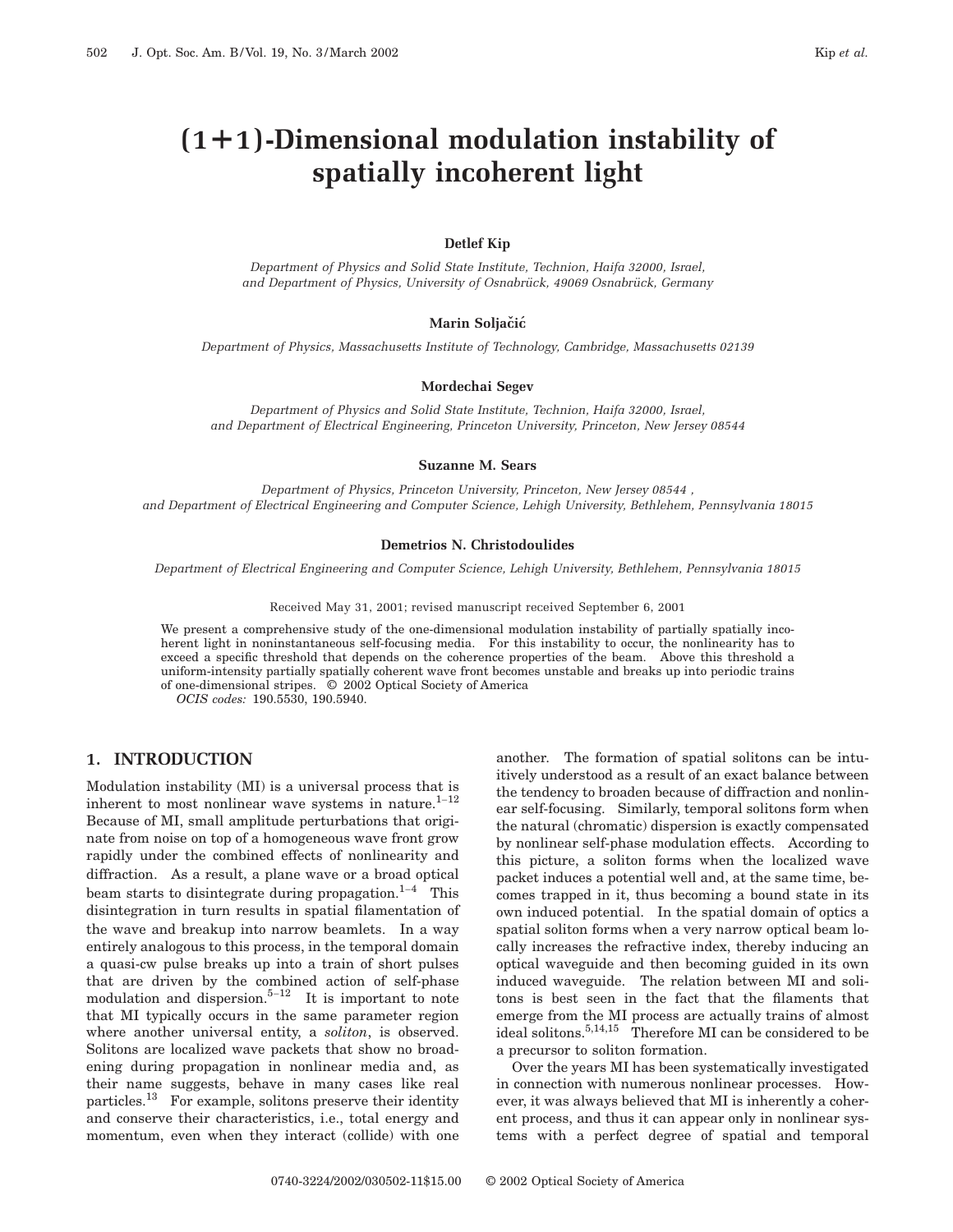coherence. On the other hand, recent theoretical<sup>16</sup> and experimental<sup>17,18</sup> work has proved that MI can also occur with partially spatially incoherent light. The implication of this result is that MI can appear in almost any weakly correlated nonlinear wave system.<sup>16</sup> The main feature of incoherent MI is the presence of a well-defined threshold: Incoherent MI appears only if the nonlinearity exceeds a specific threshold that depends on the coherence properties of the light. The appearance of a threshold for the occurrence of MI is unique to incoherent (or partially correlated) systems: MI in coherent systems has no threshold.<sup>19,20</sup> Intuitively, this threshold can be understood as the balance point between two opposing evolution processes: the nonlinear growth of periodic perturbations on top of the uniform wave front (caused by selffocusing) and the linear washout of the perturbation that results from the incoherence. Below the threshold any small periodic perturbations (in the time-averaged intensity) on top of a uniform background diminish because the diffusive washout is stronger than the nonlinear growth. Above the threshold value there is a net increase in the modulation depth (the visibility), and as a result the perturbations are amplified. On the other hand, for coherent wave fronts there is no such threshold for MI formation. The reason is simple: In linear, fully coherent systems there is no washout because the modulation depth of a periodic perturbation remains constant. Thus, in a coherent self-focusing system, such a perturbation can only grow, and, indeed, it always increases exponentially. This is why coherent MI has no threshold, and even small values of nonlinearity amplify perturbations, thereby producing MI.

The discovery of incoherent MI (the occurrence of MI in a system without perfect correlation) has implications for many other nonlinear processes beyond optics. It implies that in other nonlinear systems of weakly correlated particles one-dimensional (1D) and two-dimensional (2D) patterns can form spontaneously from noise when the nonlinearity is larger than a threshold value. The correlation distance of the multiparticle ensemble determines the threshold value. Examples of such nonlinear weakly correlated many-body systems are electrons in semiconductors in the vicinity of the quantum Hall regime, high-*Tc* superconductors, atomic gases at temperatures slightly above the Bose–Einstein condensation temperature, or gravitational systems. Most of these systems can be described by nonlinear equations that are similar to the nonlinear wave equation in optics. Other examples include models describing nonlinear transport and weak disorder $2^{1,22}$  that explain the large anisotropy in the conductance in 2D electron systems, $2^{3-25}$  the Gross–Pitaevski equation for the evolution of the mean field of atomic gases,  $26$  or the governing equations of a gravitational system.<sup>27,28</sup> Charge-density waves in the form of 1D electron stripes are thought to be the reason for the anisotropic conductance,  $21-25$  and many of the properties of high- $T_c$  superconductors are attributed to stripes that form spontaneously. $29,30$  The common features of these systems, namely, their being nonlinear, slightly disordered wave systems that give rise to patterns, suggest that the underlying physics responsible for incoherent MI is universal. Optics simply provides a

powerful tool for actually seeing the effects and isolating the different physical aspects involved.

In this paper we present a comprehensive experimental and theoretical study of the MI of partially spatially incoherent light beams in a noninstantaneous nonlinear medium. We show that self-ordered structures can form even in such systems, in spite of the imperfect coherence and the phase disorder. Incoherent MI occurs above a specific threshold that depends on the coherence properties of the beam and leads to a periodic train of 1D filaments. This study concentrates on the features of incoherent MI in a  $(1 + 1)$ D system, that is, a system with one direction of propagation and one dimension transverse to it. More specifically, we compare experimental results with the predictions of a 1D theoretical model for incoherent MI. A theoretical model explaining 2D incoherent MI and pattern formation is currently under preparation and will be presented elsewhere.<sup>31</sup>

## **2. MOTIVATION**

MI is, in many aspects, closely related to the formation of spatial solitons. Therefore, before we continue to describe incoherent MI, we revisit the main ideas that lead to the formation of incoherent solitons. The existence of incoherent solitons proves that self-focusing (and, as a direct consequence, MI) is possible not only for coherent wave packets but also for wave packets for which the phase is random. Until a few years ago, solitons were considered to be solely coherent entities. However, in 1996 solitons made of partially spatially incoherent light $32$  and in 1997 of temporally and spatially incoherent white light $33$  were demonstrated experimentally for the first time. Since then many theoretical and experimental papers have been published on bright and dark incoherent solitons. Among such reports are investigations of the range of existence and the structure of incoherent solitons,  $34-43$  their interactions,  $44$  their stability properties,45,46 and their relation to multimode composite solitons. $47,48$  Fundamentally important for the existence of incoherent solitons is the noninstantaneous nature of the nonlinearity. Such nonlinearity responds only to the beam's time-averaged intensity structure and not to the instantaneous highly speckled and fragmented wave front. Examples of noninstantaneous media are photorefractive materials,  $32,49-51$  where charge carriers are optically excited from impurities and redistributed by different charge-transport mechanisms. After numerous cycles of excitation and retrapping (which defines the response time of the material) these charges are finally trapped in deep centers within the bandgap of the material, leading to a space-charge field that modulates the refractive index through the electro-optic effect. Another example of a noninstantaneous nonlinear medium that supports incoherent solitons are nematic liquid crystals.<sup>52</sup> Their nonlinearity relies on the slow orientational nonlinearity in which a polarized optical wave exerts a torque on the aligned molecular dipoles of a liquid crystal and orients them toward a preferential axis.<sup>53</sup>

For incoherent solitons (and incoherent MI) to occur, the response time of such a nonlinear medium must be much larger than the average time of the phase fluctua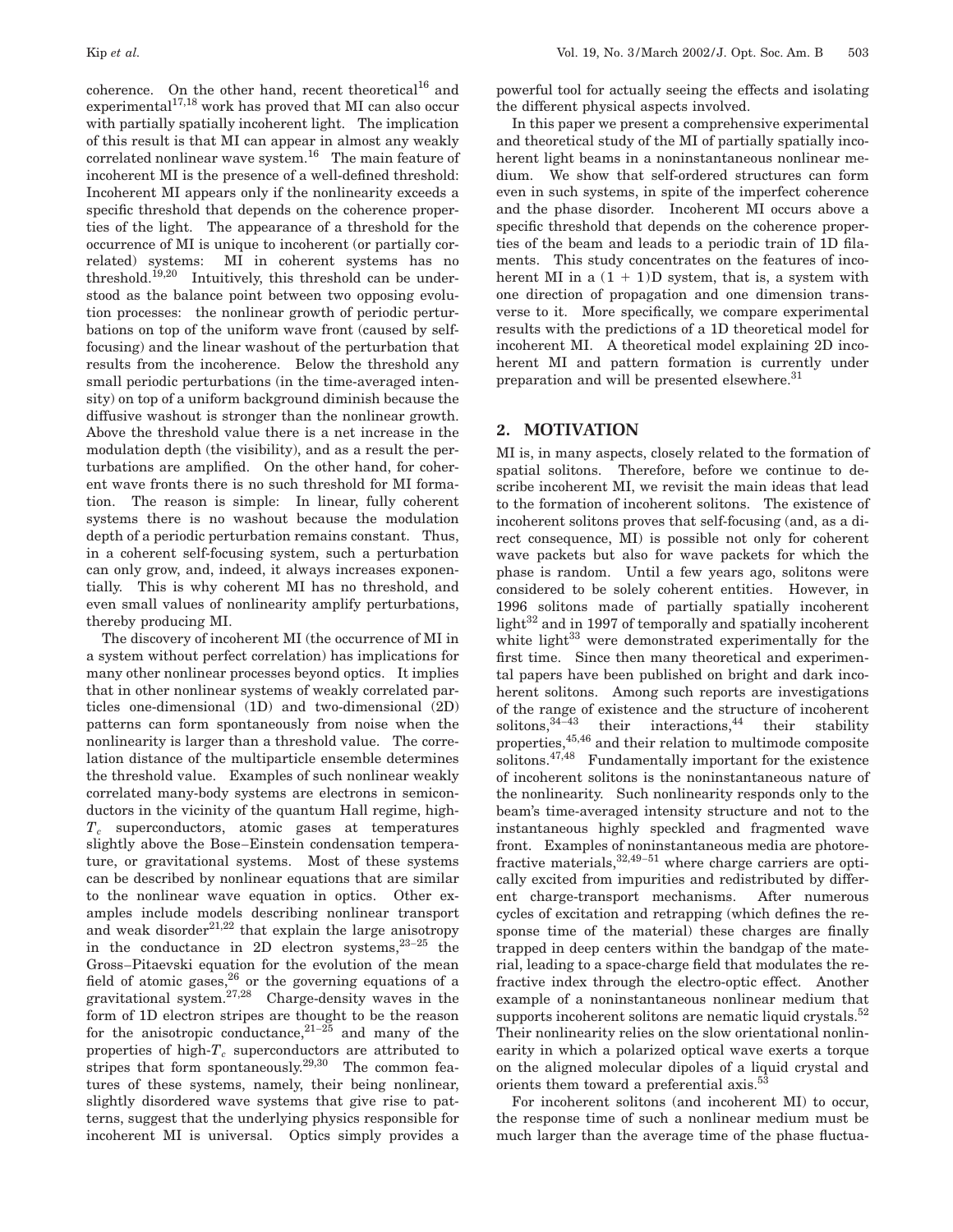tions across the beam. When this condition is fulfilled, the time-averaged intensity induces, through the nonlinearity, a multimode waveguide structure whose guided modes are populated by the speckled light in a selfconsistent way. With this noninstantaneous nature of the nonlinearity in mind, we were motivated to find out whether 1D and 2D patterns can form spontaneously on a partially incoherent uniform beam. As a first step, we showed theoretically<sup>16</sup> that a uniform yet partially incoherent wave front is unstable in such nonlinear media when the nonlinearity exceeds a well-defined threshold that is set by the coherence properties. According to this 1D model, above that threshold MI should occur, and patterns should form. In a recent paper $17$  we experimentally verified these predictions. One-dimensional stripes or filaments were observed above a certain threshold of the nonlinearity, and, furthermore, at even higher values of the nonlinearity a second transition occurs, and 2D patterns of self-ordered light spots were observed. Here we continue that investigation and explore the properties of incoherent MI mainly in the region where only 1D filaments are observed, i.e., for values of the nonlinearity that are above the first threshold but still lower than the value for which 2D instability occurs. For this parameter range an experimental comparison with the corresponding 1D theoretical model is given.

## **3. THEORETICAL MODEL OF INCOHERENT MODULATION INSTABILITY**

We assume that the beam propagates in the *z* direction, with its spatial-correlation distance being much smaller than its temporal coherence length; i.e., the beam is partially spatially incoherent and quasi-monochromatic, and the wavelength of light  $\lambda$  is much smaller than each of these coherence lengths. The nonlinear material has a noninstantaneous response; the nonlinear index change is a function of the optical intensity and is time averaged over the response time of the medium,  $\tau$ , which is much longer than the coherence time  $t_c$ . Assuming that the light is linearly polarized and that  $E(r, z, t)$  is its slowly varying amplitude, we define  $B(r_1, r_2, z)$  $= \langle E^*(r_2, z, t)E(r_1, z, t) \rangle$ . The brackets denote the time average over time  $\tau$ . When  $r = (r_1 + r_2)/2$  and  $\rho$  $r_1 - r_2$  are set as the middle point and the difference coordinates, respectively,  $B(r, \rho, z)$  becomes the spatialcorrelation function, with  $B(r, \rho = 0, z) = I(r, z)$  being the time-averaged intensity. Note that the definition of *B* implies that  $B(r, \rho, z) = B^*(r, -\rho, z)$ .

For investigation of incoherent MI, the incident light is assumed to have small time-independent perturbations  $B_1$  superimposed on an otherwise uniform intensity  $B_0$ ,  $B(r, \rho, z) = B_0(\rho) + B_1(r, \rho, z)$  with  $B_1 \ll B_0$ , where  $B_0(\rho = 0) = I_0$  is the uniform background intensity. From the paraxial wave equation, *B* has to fulfill<sup>16,40,41</sup>

$$
\frac{\partial B}{\partial z} - \frac{i}{k} \frac{\partial^2 B}{\partial r \partial \rho} = \frac{i n_0}{k} \left( \frac{\omega}{c} \right)^2 \{ \delta n(r_1, z) - \delta n(r_2, z) \} B,
$$
\n(1)

where  $\omega$  is the frequency of light,  $k$  is the wave vector, and  $\delta n$  is the nonlinear refractive-index change, which is small compared with the linear refractive index  $n_0$ . By defining  $\kappa = d[\delta n(I)]/dI$  evaluated at  $I_0$  and linearizing Eq. (1) in  $B_1$ , we find

$$
\frac{\partial B_1}{\partial z} - \frac{i}{k} \frac{\partial^2 B_1}{\partial r \partial \rho} = \frac{in_0}{k} \left( \frac{\omega}{c} \right)^2 \kappa \left[ B_1 \left( r + \frac{\rho}{2}, \rho = 0, z \right) - B_1 \left( r - \frac{\rho}{2}, \rho = 0, z \right) \right] B_0(\rho). \quad (2)
$$

Note that only time-independent perturbations lead to incoherent MI; time-dependent perturbations (on scales shorter than  $\tau$ ), no matter how large in amplitude they are, cannot significantly influence MI in this model, since they average out in time. The eigenmodes of Eq. (2) can be written as

$$
B_1(r, \rho, z) = \exp(gz) \exp[i(\alpha r + \phi)]L(\rho)
$$
  
+ 
$$
\exp(g^*z) \exp[-i(\alpha r + \phi)]L^*(-\rho),
$$

where  $\phi$  is an arbitrary real phase,  $\alpha$  is real (it is the spatial wave vector, or  $2\pi$  times the spatial frequency of the MI perturbations), and *g* is the growth rate of the MI at a given  $\alpha$ . These modes automatically satisfy  $B_1(r, \rho, z)$  $= B_1^*(r, -\rho, z)$ . For each  $\alpha$  one can obtain a set of modes  $L(\rho)$  needed to describe any perturbation  $B_1$ . Defining  $M(\rho) = L(\rho)/L(\rho = 0)$ , with the boundary condition  $M(\rho = 0) = 1$ , we get

$$
gM(\rho) + \frac{\alpha}{k} \frac{dM(\rho)}{d\rho} + \frac{2\omega\kappa}{c} \sin\left(\frac{\rho\alpha}{2}\right) B_0(\rho) = 0. \quad (3)
$$

We are interested in the growing modes (those for which the gain *g* has a real component). We look for the particular and for the homogeneous solutions to Eq. (3). Since we have a physical constraint requiring that  $M(\rho)$ must be bounded for large  $|\rho|$ , the homogeneous solution has to be zero for the modes that have a real part in *g*. Therefore, by seeking a particular solution of Eq. (3), we find

$$
\hat{M}(k_x) \bigg( g - i \frac{\alpha}{k} k_x \bigg) = \frac{i \omega \kappa}{c} \bigg[ \hat{B}_0 \bigg( k_x + \frac{\alpha}{2} \bigg) - \hat{B}_0 \bigg( k_x - \frac{\alpha}{2} \bigg) \bigg], \qquad (4)
$$

where

$$
\hat{F}(k_x) = \frac{1}{2\pi} \int_{-\infty}^{\infty} d\rho F(\rho) \exp(i k_x \rho)
$$

is the Fourier transform of  $F(\rho)$  for any  $F(\rho)$ .  $M(\rho)$  obtained from Eq. (4) is clearly bounded for large  $|\rho|$ . We  $\text{stipulate } M(\rho = 0) = 1, \text{ or } \int_{-\infty}^{\infty} \hat{M}(k_x) \mathrm{d}k_x = 1:$ 

$$
1 = -\frac{\omega \kappa}{c} \int_{-\infty}^{\infty} dk_x \left[ \hat{B}_0 \left( k_x + \frac{\alpha}{2} \right) - \hat{B}_0 \left( k_x - \frac{\alpha}{2} \right) \right] \frac{1}{ig + \alpha k_x / k}, \tag{5}
$$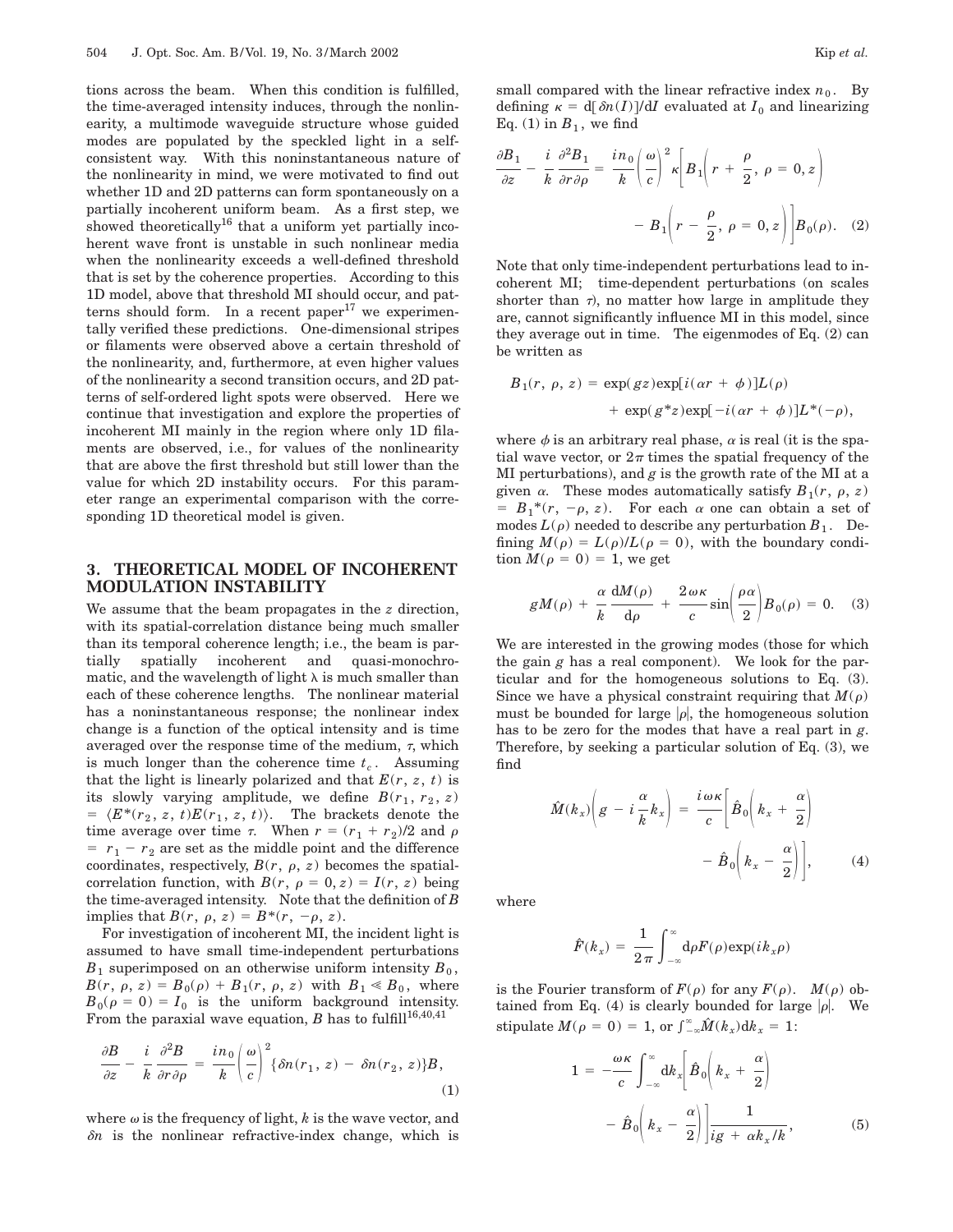which gives us a constraint that determines the dispersion relation  $g(\alpha)$  for the modes whose *g* has a real part, for arbitrary  $B_0(\rho)$ . Note that  $\hat{B}_0(k_x)$  is purely real, since  $B_0(\rho) = B_{0*}(-\rho)$ .

It is instructive now to illustrate the solutions of Eq. (5) for a particular example that can be solved in closed form analytically. Assuming a Lorentzian  $k$  spectrum<sup>54</sup>  $\hat{B}_0(k_x) = (I_0 k_{x0} / \pi) / (k_x^2 + k_{x0}^2)$  in Eq. (5), a contour integration yields the following result for the mode that grows, if *g* is bigger than zero:

$$
\frac{g}{k} = -(k_{x0}/k)(|\alpha|/k) + (|\alpha|/k) \left[ \frac{\kappa I_0}{n_0} - \left( \frac{\alpha}{2k} \right)^2 \right]^{1/2} .
$$
 (6)

Having found  $g(\alpha)$ , one can then easily determine the intensity of the perturbation  $I_1(r, z) = B_1(r, \rho = 0, z)$ . We define  $k_{x0}/k = \theta_0$ , where  $\theta_0$  (in radians) is the width of the angular power spectrum of the source.

Equation (6) clearly demonstrates that the MI growth rate is substantially affected by the coherence of the source. Moreover, in the limit  $k_{x0} \rightarrow 0$ , it is correctly reduced to the well-known result of coherent  $\text{MI}.^{12}$  Even more important, Eq. (6) indicates that, for a given degree of coherence, MI occurs only when the quantity  $\kappa I_0$  exceeds a specific threshold; incoherent MI exists *only if*  $\kappa I_0/n_0 > \theta_0^2$ , whereas for  $\kappa I_0/n_0 < \theta_0^2$ , MI is *entirely eliminated*. Thus, the more incoherent a source is, the larger is the marginal index change  $\kappa I_0$  that is expected to be induced to in turn induce MI.

On physical grounds, one expects that such a threshold would exist for any physical power spectrum (i.e., not just for a Lorentzian shape); as is shown below, this prediction is confirmed from our computer simulations. One can actually find an expression for this threshold directly from Eq. (4) for an *arbitrary* power spectrum. This expression is much more tractable analytically than Eq. (5). At the threshold,  $\alpha = 0$ ,  $g(\alpha = 0) = 0$ , but also  $d(g(\alpha = 0))/d(\alpha) = 0$ , because at threshold the point  $g(a = 0) = 0$  coincides with the cutoff point, that is, the highest spatial frequency  $\alpha$  for which the growth rate  $g$  is not negative. Thus, expanding Eq. (4) in terms of small  $\alpha$ and keeping only the terms of the lowest order in  $\alpha$ , one gets the following constraint that determines the relation between the parameters exactly at the threshold:

$$
1 = -\frac{\kappa k^2}{n_0} \int_{-\infty}^{\infty} \frac{\mathrm{d}k_x}{k_x} \frac{\mathrm{d}\hat{B}_0}{\mathrm{d}k_x}.
$$
 (7)

For a Lorentzian power spectrum this yields  $\kappa I_0 / n_0$  $= \theta_0^2$  as expected. For a Gaussian power spectrum  $\hat{B}_0(k_x) = [I_0/k_{x0}(\pi)^{1/2}] \exp[-(k_x/k_{x0})^2]$ , it gives  $2\kappa I_0/n_0$  $= \theta_0^2$ . We note that a similar method for calculating the threshold for the transverse instability of  $(1 + 1)D$ solitons in bulk media was demonstrated recently. $46$  In Ref. 46 the solitons were fully coherent in the trapping dimension and uniform yet partially incoherent in the other transverse coordinate. When the beam is sufficiently incoherent, the transverse instability is completely eliminated.

Coming back to incoherent MI, one can find a closedform expression for the spatial frequency  $\alpha$  that grows the fastest; let us denote this  $\alpha_{\text{max}}$ . In addition to the threshold relation,  $\alpha_{\text{max}}$  is probably the only other uncomplicated experimentally measurable quantity. To derive this relation, we start from Eq. (4), take the derivative of the whole equation with respect to  $\alpha$ , and evaluate the equation at  $\alpha_{\text{max}}$ , noting that  $\frac{dg}{d\alpha} = 0$ . This gives us the constraint

$$
1 = -\frac{k^2 \kappa}{n_0} \int_{-\infty}^{\infty} \frac{dk_x}{k_x} \frac{d}{d\alpha} \left[ \hat{B}_0 \left( k_x + \frac{\alpha}{2} \right) - \hat{B}_0 \left( k_x - \frac{\alpha}{2} \right) \right]_{\alpha_{\text{max}}}.
$$
\n(8)

We now adapt the above general theoretical framework for our particular experimental system. When the input signal beam is uniform with intensity  $I_0$ , the underlying nonlinearity is of the form $49-51$ 

$$
\delta n = \Delta n_0 \bigg( 1 + \frac{I_0}{I_{\text{sat}}} \bigg) \frac{I(r)}{I(r) + I_{\text{sat}}},
$$
(9)

where  $I(r)$  is the local intensity and  $I_{\text{sat}}$  is the intensity of the incident background beam.  $\Delta n_0 = 0.5 n_e^3 r_{33}(V/L)$  is the electro-optic refractive-index change,  $n_e$  is the extraordinary refractive index,  $r_{33}$  is the electro-optic tensor element, and *V*/*L* is the externally applied electric field. Note that the actual index change is equal to  $1 - \Delta n$ ; the 1 merely rescales the bias refractive index  $n_e$ . The extra term  $1 + (I_0/I_{\text{sat}})$  comes from the fact that the total current flowing through the crystal is approximately the photocurrent generated by both beams. Therefore this form of the nonlinearity has no saturable nature. Moreover, for large input intensity  $I_0$ the extra term allows for nonlinear refractive-index changes  $\delta n$  that can be significantly larger than  $\Delta n_0$ . This possibility has to be distinguished from the case of bright screening solitons, where the soliton beam is very narrow compared with the crystal width and thus does not affect the photocurrent, and the extra term in Eq. (9) is equal to unity.49–<sup>51</sup>

Assuming a Lorentzian power spectrum, we get the following expression for  $\alpha_{\text{max}}$ :

$$
\frac{\alpha_{\text{max}}}{k} = \left[2A - \frac{\theta_0^2}{2} - (2A\theta_0^2 + \theta_0^4/4)^{1/2}\right]^{1/2}, \quad (10)
$$

with  $A = \kappa I_0 / n_e$ . The spatial frequency  $f_{\text{max}}$  (number of stripes per unit length in the MI pattern) is related to  $\alpha_{\text{max}}$  by  $\alpha_{\text{max}} = 2\pi f_{\text{max}}$  and can be measured directly in the experiment (see Section 4).

For the form of the nonlinearity described in Eq. (9), we get  $\kappa = \Delta n_0 / (I_{\text{sat}} + I_0)$ . Therefore, for large intensities  $I_0 \geq I_{\text{sat}}$ , the threshold for MI does not depend on input intensity  $I_0$ , provided that the maximum index change and spatial correlation length are held constant. The situation changes when we assume a saturable nonlinearity of the form

$$
\delta n = \Delta n_0 \frac{I(r)}{I(r) + I_{\text{sat}}}.\tag{11}
$$

(The photorefractive screening nonlinearity is, once again, in reality equal to  $1 - \Delta n$ , but the 1 merely rescales the bias refractive index  $n_e$ .) Now we get  $\kappa$  $= \Delta n_0 I_{\text{sat}} / (I_{\text{sat}} + I_0)^2$ . Obviously, saturating the non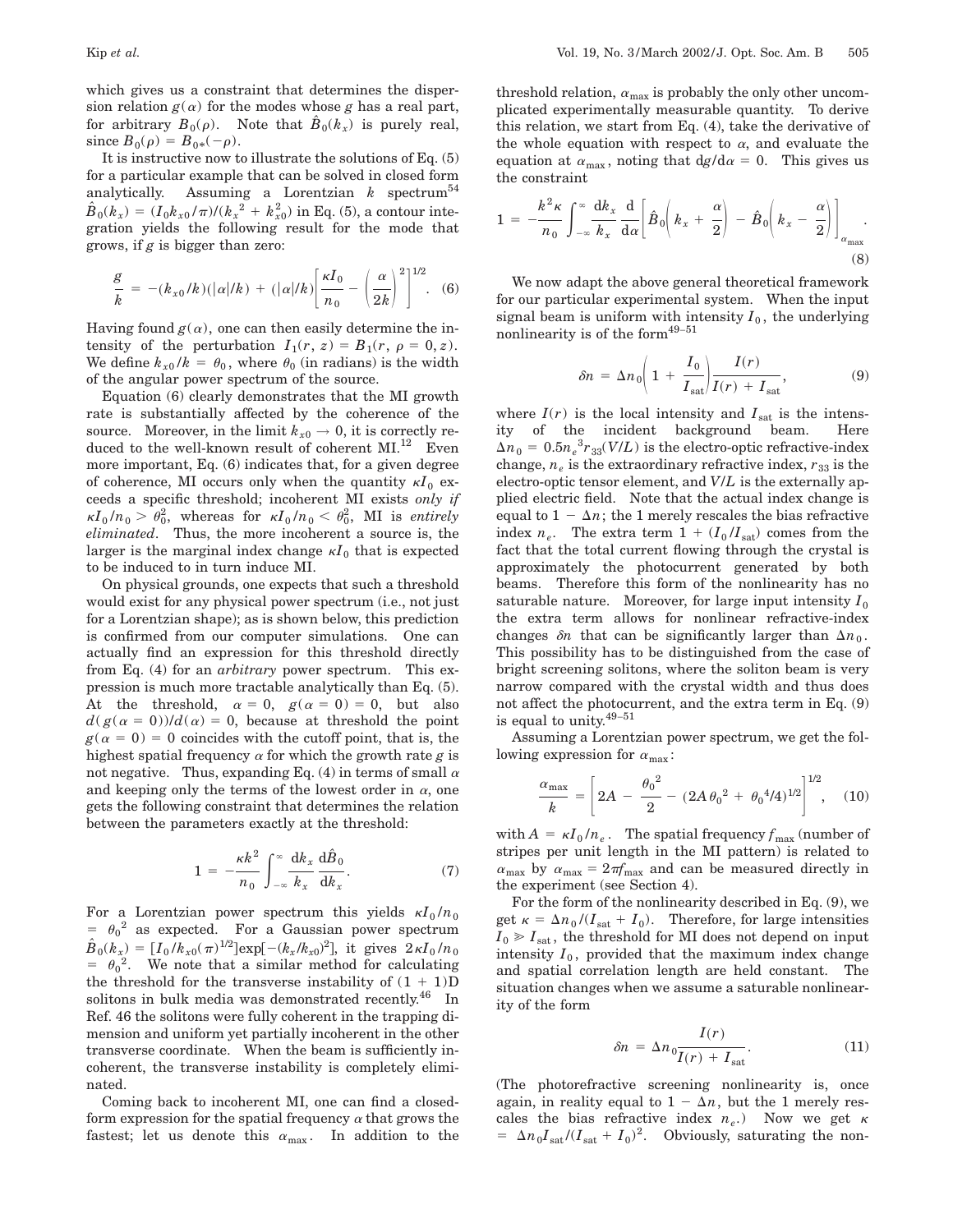linearity, while again keeping the maximum index change and spatial correlation distance fixed, decreases the growth rate of the MI and may lead to a complete elimination of MI. This is an important result for incoherent MI and is discussed in more detail at the end of Section 4.

# **4. EXPERIMENTAL METHODS**

In our experiments in incoherent MI, we use a photorefractive strontium barium niobate (SBN:60) crystal. The sample has been slightly doped with rhodium to enhance the photorefractive sensitivity. The dimensions of the crystal are  $a \times b \times c = 7.0$  mm  $\times$  6.5 mm  $\times$  8.0 mm, where light propagates along the crystalline *a* axis. An external electric bias field is applied along the ferroelectric *c* axis with silver-painted electrodes. The dominating charge-transport mechanism is electron drift in the external electric field. $49-51$  At moderate continuous wave (cw) intensities  $(1 \text{ W/cm}^2)$  the response time of our crystal is  $\tau \approx 0.1$  s. Thus, for any light beam across which the phase fluctuations are much faster than this time constant, the SBN:60 crystal responds only to the timeaveraged intensity structure. In our experimental setup we split a cw argon-ion laser beam (wavelength  $\lambda = 514.5$  nm) into two beams with a polarizing beam splitter. Each beam is sent through a rotating diffuser, which introduces a random phase varying much faster than the time constant  $\tau$  of the sample, thus acting as a source of partially spatially incoherent light.<sup>55</sup> Following the rotating diffusers the beams are expanded, then collimated by a set of lenses, and recombined by another polarizing beam splitter. Finally, both beams are launched into the crystal and copropagate in it. The timeaveraged intensity is adjusted to be almost homogeneous over the crystal's input face, with variations being smaller than 10%. When an external dc field is applied to the crystal, the extraordinarily polarized beam experiences a significant refractive-index change. It thus serves as the signal beam, whereas the ordinarily polarized beam experiences only a tiny index change and serves as a background beam. The only role of the ordinarily polarized beam is to tune the degree of saturation of the nonlinearity.<sup>49–51</sup> A lens and a polarizer are used to image the signal beam intensity at the output face of the sample onto a CCD camera.

We control the degree of spatial coherence of the signal beam by adjusting the diameter of the laser beam incident upon the rotating diffuser: the larger the beam diameter, the higher the incoherence and the shorter the correlation distance  $l_c$ . The background beam is made highly incoherent with a correlation distance of  $\sim l_c = 8 \mu$ m, which guarantees that it never forms any patterns. We estimate the correlation distance at the input face of the crystal, when the system is linear, i.e., for zero applied field, as the average value of the full width at half-maximum (FWHM) of the speckle size on the CCD camera when the diffuser is momentarily stopped.

## **5. EXPERIMENTAL RESULTS AND DISCUSSION**

Incoherent MI is observed for a nonlinearity  $\delta n$  exceeding a certain threshold. When an external voltage is applied

to the nonlinear crystal with a magnitude large enough to allow MI, the homogeneous light distribution on the output face of the sample becomes periodically modulated and starts to form 1D filaments of incoherent light. In our experiments the preferred direction of the stripes is perpendicular to the *c* axis of the crystals, with some angular deviation of  $\pm 10^{\circ}$  from this direction. In most cases, during buildup of the filament patterns, the stripes are initially oriented perpendicular to the *c* axis. As the space-charge field builds up in time, the stripes rotate and move in a random way until the temporal steady state is reached. We believe that this preferred initial orientation is due to the existence of striations in our sample, which are index inhomogeneities in planes perpendicular to the *c* axis. The striations originate from small changes in the melt composition during growth of the crystal and may act as initial noise that is preferentially amplified by MI. These striations can be easily seen in the output intensity when the crystal is illuminated with coherent light but are almost not visible with spatially incoherent light. The typical distance between neighboring striations varies from 50 to 200  $\mu$ m. When the photorefractive space-charge field builds up and the magnitude of the nonlinearity is high enough above the MI threshold, the initial preferential periodicity of the noise makes little difference, because the nonlinear gain is high and the periodicity that grows the fastest dominates. Thus, the final periodicity of the stripes is determined primarily by the magnitude of the nonlinearity and the correlation distance and very little by the initial periodicity of the preferential noise. This fact is nicely demonstrated in our experiments by the clear observation that the final orientation of the stripes is random, with the largest observed angle of the inclination of the stripes relative to the *c* axis being roughly 45°.

In Fig. 1 we present typical examples of MI of partially spatially incoherent light. Shown is the intensity of the signal beam on the output face of the nonlinear crystal. The correlation distance of the incoherent light is  $l_c = 13 \mu m$ , and the intensity ratio is set to  $I_0/I_{sat} = 1$ . Figure 1A shows the output intensity without nonlinearity  $(V/L = 0)$ . When the nonlinearity is increased, first the threshold for 1D instability is reached in Fig. 1B. Here a mixed state can appear, in which order and disorder coexist: only parts of the crystal show filaments, while the intensity in other parts is still homogeneous.<sup>17</sup> This is an indication that the nonlinear interaction undergoes an order–disorder phase transition. Fig. 1C corresponds to a value of the nonlinearity significantly above the threshold where the filaments have been formed everywhere. When the nonlinearity is further increased, a second transition occurs: the 1D filaments become unstable (Fig. 1D) and start to break into an ordered array of 2D spots. We emphasize that in all the pictures displayed in this figure the correlation distance is much shorter than the distance between two adjacent stripes or filaments. Thus these experimental and theoretical results are a clear demonstration that patterns can also form spontaneously from noise in weakly correlated nonlinear multiparticle systems. Furthermore, as is nicely shown in Fig. 1D, even quasi-ordered patterns can form in such a random-phase, weakly correlated system. The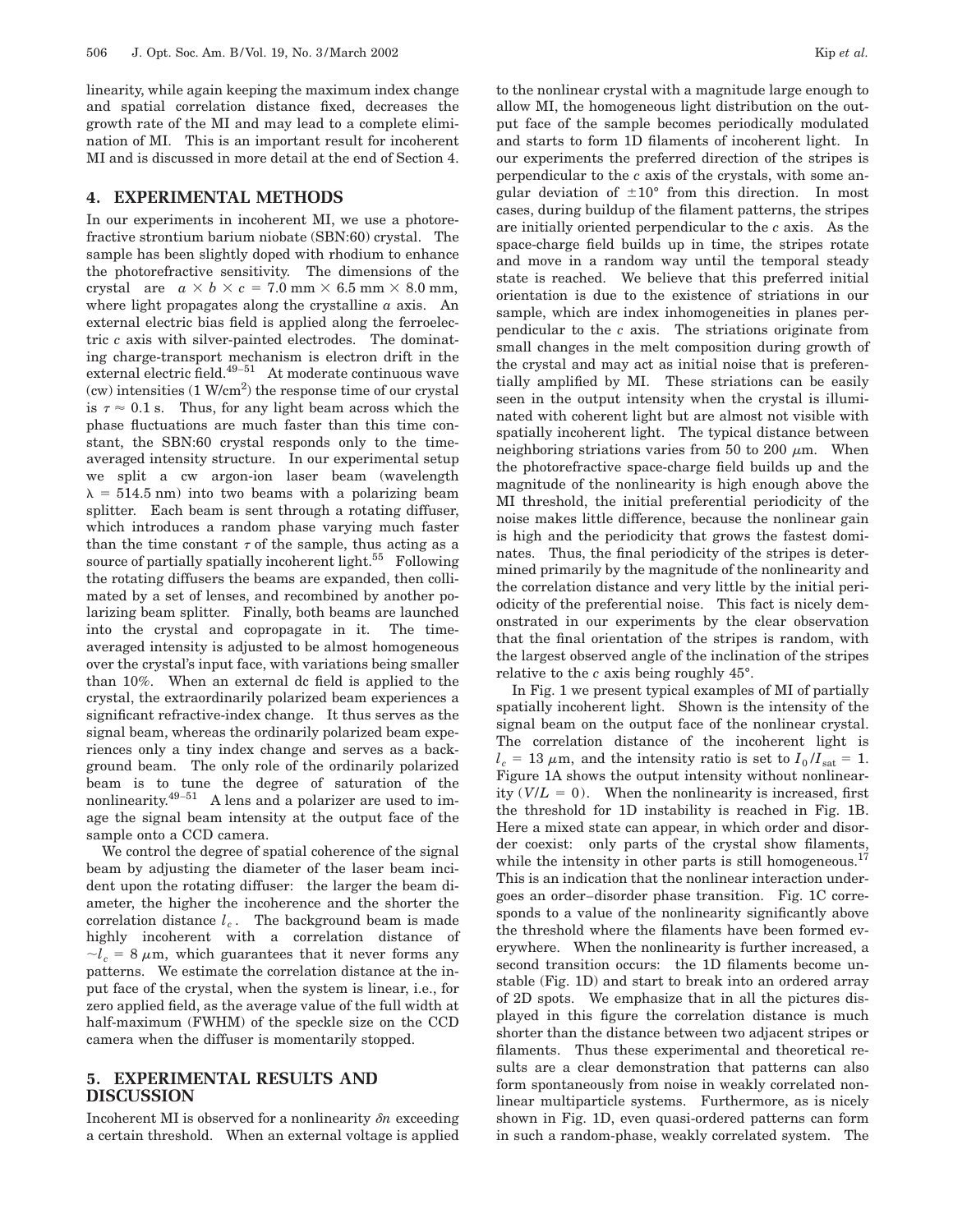

Fig. 1. Intensity structure of a partially spatially incoherent beam at the output plane of the nonlinear crystal. The sample is illuminated homogeneously with partially spatially incoherent light with a correlation distance  $l_c = 13 \mu m$ . The displayed area is 500  $\mu$ m  $\times$  500  $\mu$ m. The size of the nonlinear refractiveindex change of the crystal is successively increased from the linear case with, A,  $\Delta n_0 = 0$  to, B,  $3.5 \times 10^{-4}$ ; C,  $5 \times 10^{-4}$ ; D, 9  $\times$  10<sup>-4</sup>. Plots B and C show the cases at threshold (with only partial features) and above threshold (features throughout) for 1D incoherent MI that leads to 1D filaments. Above this first threshold and at significantly higher values of the nonlinearity, the 1D filaments become unstable and, D, start to form a regular two-dimensional pattern.

ordered array of light spots in this figure has practically zero correlation between adjacent spots, yet the spots clearly exhibit genuine ordering.

In further experiments we concentrate on the parameter range of incoherent MI where only 1D instability is observed. For this region we can compare our results with the analytical theoretical model derived in Section 2. In the first set of measurements, we study the dependence of the MI threshold on the coherence properties of the beam. For a constant intensity ratio  $I_0/I_{\text{sat}}$ , the threshold where MI occurs depends on the correlation distance  $l_c$  of the light and on the size of  $\Delta n_0$ . To identify the MI threshold experimentally, one needs to examine the growth dynamics of perturbations of different spatial frequencies and observe whether they grow or decay. Obviously, this is very hard to measure, especially because the initial perturbations originate from striations and other noise. Instead we investigate the visibility (modulation depth) of the pattern observed at the output face of the crystal. The dominating spatial frequency of this pattern is the one that exhibits the largest gain *g*, as described by Eqs. (6) and (10), respectively. Random fluctuations that do not or only slightly increase have a tiny visibility and are well suppressed by the perturbations that emerge as high-visibility stripes. We conducted numerous experiments with various degrees of coherence of the input beam, and we measured the modulation depth of the output stripes as a function of the applied field, which is directly proportional to  $\Delta n_0$ . Figure 2 shows

the modulation depth  $m = (I_{\text{max}} - I_{\text{min}})/(I_{\text{max}} + I_{\text{min}})$  of the light at the output plane as a function of  $\Delta n_0$  for different correlation distances  $l_c$  and  $I_0/I_{sat} = 1$ . As is clearly shown in Fig. 2, for a fully coherent signal beam (measured without the rotating diffuser), *m* increases almost linearly and becomes large even for a small nonlinearity. Obviously, for the coherent case there exists no threshold for MI. When the correlation distance is reduced, however, a well-defined threshold is observed. The increase in modulation from very low visibility to high visibility is always abrupt, because for every beam with a finite  $l_c$  there is always a threshold for MI. As is shown clearly in Fig. 2, this threshold is shifted toward higher values of  $\Delta n_0$  when the correlation distance is increased.

Once the nonlinearity exceeds the threshold for incoherent MI, the transverse frequencies, which have gain, grow exponentially and form the periodic patterns shown in Fig. 1. This growth leads to a large modulation depth and high visibility of the output patterns and, at the same time, to a considerable deviation of the stripes from a pure sinusoidal shape; i.e., the propagation dynamics becomes highly nonlinear. This was already shown in Ref.



Fig. 2. Threshold dependence of incoherent MI. Shown is the modulation  $m = (I_{\text{max}} - I_{\text{min}})/(I_{\text{max}} + I_{\text{min}})$  of the light pattern as a function of the nonlinearity  $\Delta n_0$  and an intensity ratio  $I_0/I_{sat}$  $= 1$ . The values of *m* are measured for correlation distances  $l_c = 6, 8, 10, 17.5 \mu m$  and for fully coherent light ( $l_c \rightarrow \infty$ ). The dotted curves are guides for the eye.



Fig. 3. Intensity cross sections of the stripes for  $l_c = 17.5 \mu m$ and nonlinear refractive-index changes  $\Delta n_0$  of, i,  $2.75 \times 10^{-4}$ ; ii,  $4 \times 10^{-4}$ ; iii,  $5 \times 10^{-4}$ ; iv,  $8 \times 10^{-4}$ . The dotted lines indicate the base line of the respective profile. The stripes emerge as sinusoidal stripes (for nonlinearity just above threshold), turn into square-wave stripes at a higher nonlinearity, and eventually break up into filaments at a large enough nonlinearity.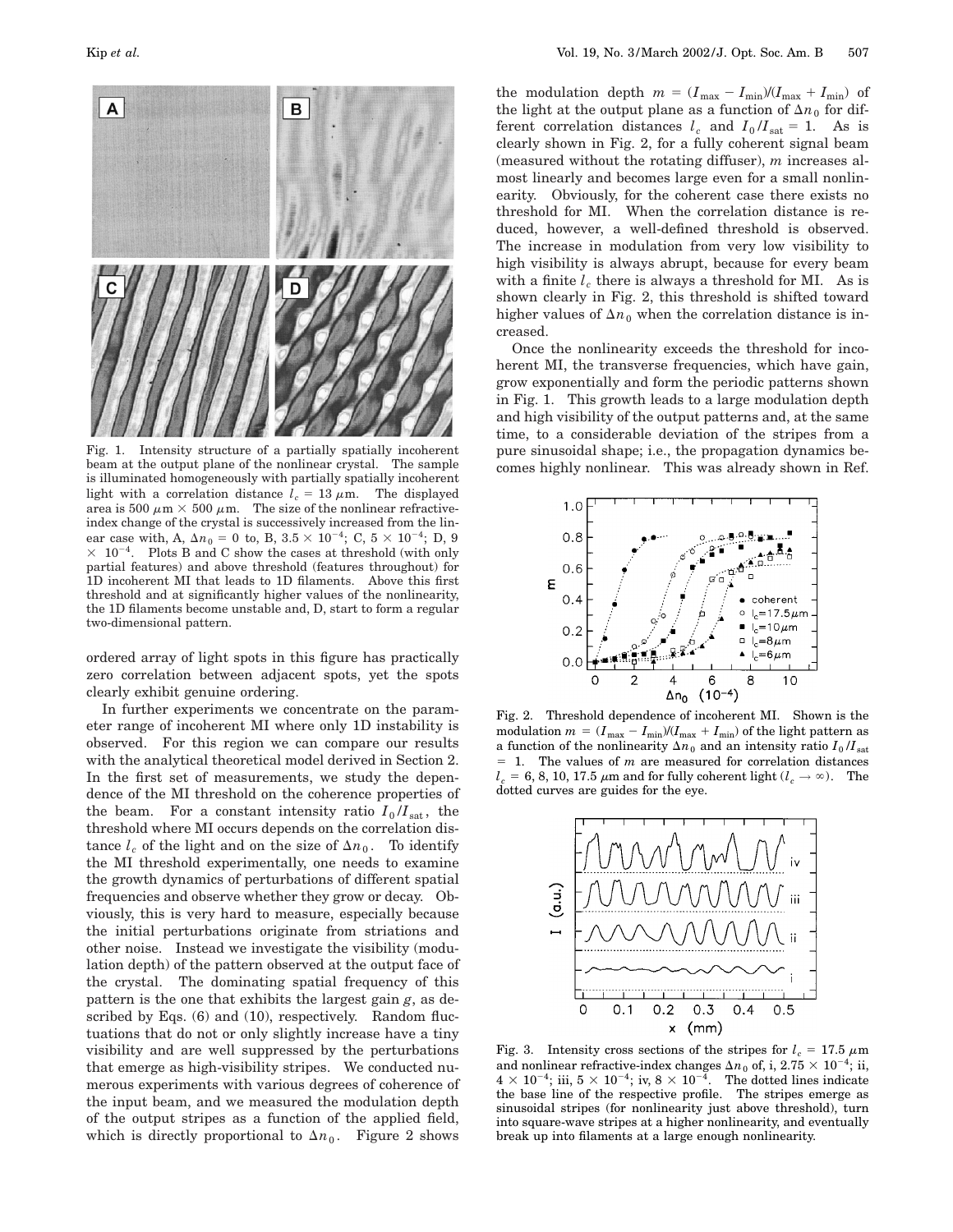

Fig. 4. Dominating spatial frequency  $f_{\text{max}}$  (stripes per unit length) as a function of correlation distance  $l_c$ ; A, experiment; B, theory. All measured spatial frequencies are for an experimental parameter range where the 1D filaments are stable and 2D instability is not yet visible. The theoretical curves are deduced from Eq. (10) and  $\lambda = 514.5$  nm,  $n_e = 2.3$ , and  $r_{33} = 260$  pm/V. The dotted curve in A is a guide for the eye.

16; for nonlinearities high above the MI threshold, higher spatial harmonics appear in the output spectrum of the signal beam. The same behavior is observed in the experiment, as is shown in Fig. 3. At first, slightly above the threshold for 1D instability the modulation depth increases and the stripes have an almost ideal sinusoidal shape. When the nonlinearity is further increased, the shape of the stripes is no longer sinusoidal and higher harmonics are amplified, too. This is further indicated by an additional dip on top of the stripes. As already mentioned, for even a higher value of the nonlinearity the shape becomes irregular and a 2D breakup into spots is observed.17

The spatial frequency  $f_{\text{max}}$  of the 1D filaments that emerge in the MI process depends on both the coherence properties of the beam and the magnitude of the nonlinearity. For a given intensity ratio the spatial frequency should monotonically increase with increasing correlation distance and with increasing nonlinearity. In our theoretical model this dependence is described by Eq. (10). We indeed observe this trend in our experiments. Figure 4A displays the dominant spatial frequency  $f_{\text{max}}$  (number of stripes per unit length) of the output intensity as a function of the correlation distance  $l_c$  for a constant intensity ratio  $I_0/I_{sat} = 1$  and various values of  $\Delta n_0$ . The 1D incoherent MI theory [nonlinearity of Eq. (9), Lorentzianshaped angular power spectrum] with the parameters  $\lambda = 514.5$  nm,  $n_e = 2.3$ , and  $r_{33} = 260$  pm/V results in the plots shown in Fig. 4B. Clearly, there is a strong qualitative agreement between theory and experiment. However, only for the lowest value of the nonlinearity  $(\Delta n_0 = 4 \times 10^{-4})$  are we always (i.e., for all values of  $l_c$ in our experiments) in the region where only 1D instability occurs. In this regime there is absolutely no trace of 2D instability. For the higher nonlinearities  $(\Delta n_0)$  of  $6 \times 10^{-4}$  and  $8 \times 10^{-4}$ ) the 2D instability occurs for  $l_c$ values that are only slightly higher than the  $l_c$  values that are above the 1D MI threshold, so experimentally there is almost no dynamic range where 1D MI is above threshold and 2D MI is still absent. We find experimentally that when we approach the  $l_c$  value for which 2D MI starts, the values of the dominating spatial frequency slightly decreases, and obviously this behavior cannot be explained correctly by the 1D theory.

The 1D incoherent MI theory also predicts the dependence of the dominating spatial frequency  $f_{\text{max}}$  on  $\Delta n_0$  for a given correlation distance. The corresponding measurements are shown in Fig. 5A and indeed confirm the increase of  $f_{\text{max}}$  with increasing nonlinearity  $\Delta n_0$ . For constant, low values of the nonlinearity, higher values of  $l_c$  result in larger frequencies  $f_{\text{max}}$ . However, experimentally we observe a turning point in the plots: The spatial frequency reaches a clear maximum and then goes down for increasing  $\Delta n_0$ . This, again, is a new feature that cannot be predicted by the 1D theory. As mentioned in the previous paragraph, in fact, for  $\Delta n_0$  values larger than those of the peaks, the 1D stripes become irregular and start to break up into 2D filaments, and this leads to a decrease in the spatial frequency of the stripes. These new unexpected effects should be addressed in the context of a 2D incoherent MI theory that also takes into account the anisotropic nature of the involved nonlinearity as well as preferential noise along the direction of the striations of the samples.



Fig. 5. Dominating spatial frequency  $f_{\text{max}}$  as a function of nonlinear refractive-index change  $\Delta n_0$ ; A, experiment; B, theory. The dotted curves in A are guides for the eye; the theoretical curves in B are calculated with Eq. (10) and  $\lambda = 514.5$  nm,  $n_e = 2.3$ , and  $r_{33} = 260$  pm/V.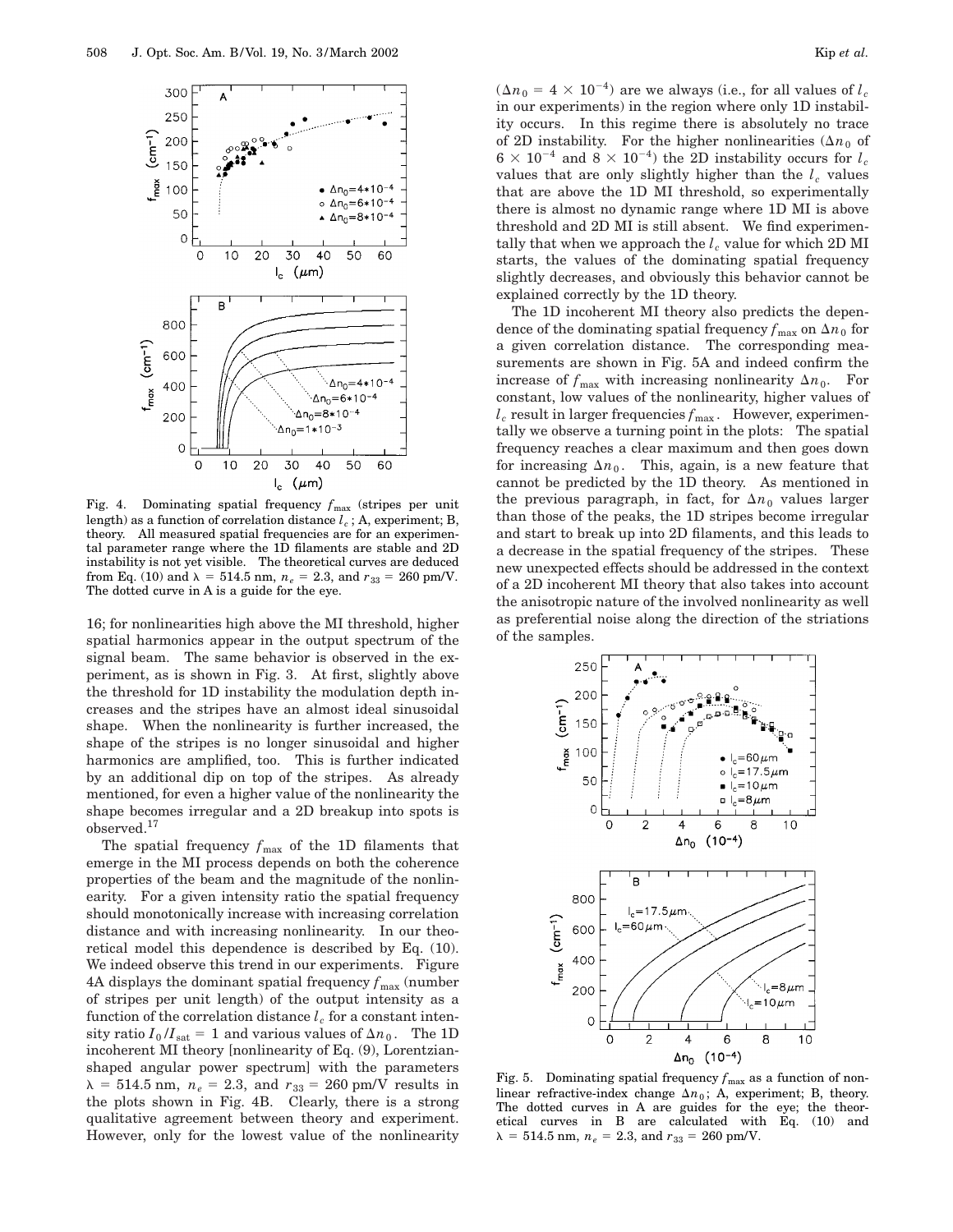

Fig. 6. Spatial frequency  $f_{\text{max}}$ , modulation *m*, and gain coefficient *g* as a function of intensity ratio  $I_0/I_{\text{sat}}$  of signal and background beam; A, C, experiment; B, D, theory. All curves are for a spatial correlation distance  $l_c = 8 \mu m$ . The dotted curves in A and C are merely guides for the eye. The theoretical curves are deduced from Eq. (10) and  $\lambda = 514.5$  nm,  $n_c = 2.3$ , and  $r_{33} = 260$  pm/V.

Next we investigate the dependence of frequency  $f_{\text{max}}$ and modulation *m* on the ratio of signal and background beam intensity  $I_0/I_{sat}$ . All data are for a spatial correlation distance  $l_c = 8 \mu m$ . In Fig. 6A we display the dominant frequency as a function of the intensity ratio and compare these results with the theoretical curves in Fig. 6B. Here, for small intensity ratios, no clear threshold for the existence of MI is observed. However, the corresponding modulation *m* of the filaments starts from zero for small intensity ratios (see Fig. 6C). This is again in qualitative agreement with the growth of the exponential gain coefficient  $g$  for the frequency  $f_{\text{max}}$  that has been calculated in Fig. 6D. More surprisingly, in the experiment the frequencies of all investigated values of the nonlinearity decrease with an increasing intensity ratio. The most likely cause of this disagreement of theory and experiment is that the theory assumes uniform initial noise, while our experimental setup in fact has preferential initial noise that is due to the striations in the material. Consequently, one expects that in the beginning of the MI evolution (which corresponds to a small nonlinearity in our experiments, keeping the length of the crystal fixed), the characteristic wavelength that will dominate the MI would be set by the characteristic size of the striations. This picture is further supported by the fact that in Fig. 6A all curves start from exactly the same  $f_{\text{max}}$  for the low nonlinearity, as one expects; further, this  $f_{\text{max}}$  corresponds to a length scale of  $\sim$ 50  $\mu$ m, which is exactly the characteristic size of striations in our crystal. After some propagation distance (which is rather short in our experiments—less than 1 mm), one expects the fastest growing  $f_{\text{max}}$  to dominate no matter what the initial noise was, and Figs. 6A and 6B seem to be consistent in this sense.

Up to this point the nonlinearity in our experiments had the form given in Eq. (9), which is not saturable. Based on the 1D incoherent MI theory,<sup>16</sup> we expect that saturation of the optical nonlinearity should arrest the MI growth rate. To investigate such saturation effects,

we have modified the nature of our photorefractive screening nonlinearity in a rather easy way. We launch a broad, nearly Gaussian beam that is still much narrower than the distance between the electrodes in our crystal, yet at the same time wide enough to serve as a quasiuniform beam at its flat top. Since the beam is finite, it does not contribute to the total current flowing through the crystal at steady state. Hence, the nonlinearity is now that given in Eq. (11), which is the more commonly used form of the photorefractive screening nonlinearity, $49-51$  and it is of the saturable type. When we launch such a beam in a biased crystal with  $\Delta n_0 = 6$  $\times$  10<sup>-4</sup>, with a correlation distance  $l_c = 13 \mu m$ , and with a ratio between the peak intensity and the saturation intensity  $I(0)/I<sub>sat</sub> = 3$ , patterns form in several regions on the beam, as shown in Fig. 7A. At the almost flat center part of the beam, stripes with only a low degree of visibility appear. In this region the nonlinearity is above threshold but rather deeply saturated, causing the MI to be almost totally suppressed. However, at the tails of the beam, where the ratio  $I(r)/I<sub>sat</sub>$  is lower than in the center and is near unity, stripes with high visibility appear. Obviously, in this region of the beam the nonlinearity is above threshold, so the distortions experience significant gain because of MI. Finally, at the far margins of the beam, the local nonlinearity is again below the threshold because the intensity ratio is now very low. From this particular experiment it is also evident that the 1D stripes emerge at different and rather random orientations and that this behavior is not much affected by the local noise, i.e., by the orientation of the striations that are perpendicular to the *c* axis.

Numerical simulations also confirm that saturation impedes the growth of MI. Using the coherent density approach,  $34,35$  we study the development of a wide beam with a peak intensity in the saturation regime, similar to the one in the experimental situation described above. The simulated beam is characterized by correlation length  $l_c = 13 \mu \text{m}$  and intensity ratio  $I(0)/I_{\text{sat}} = 3$ ; the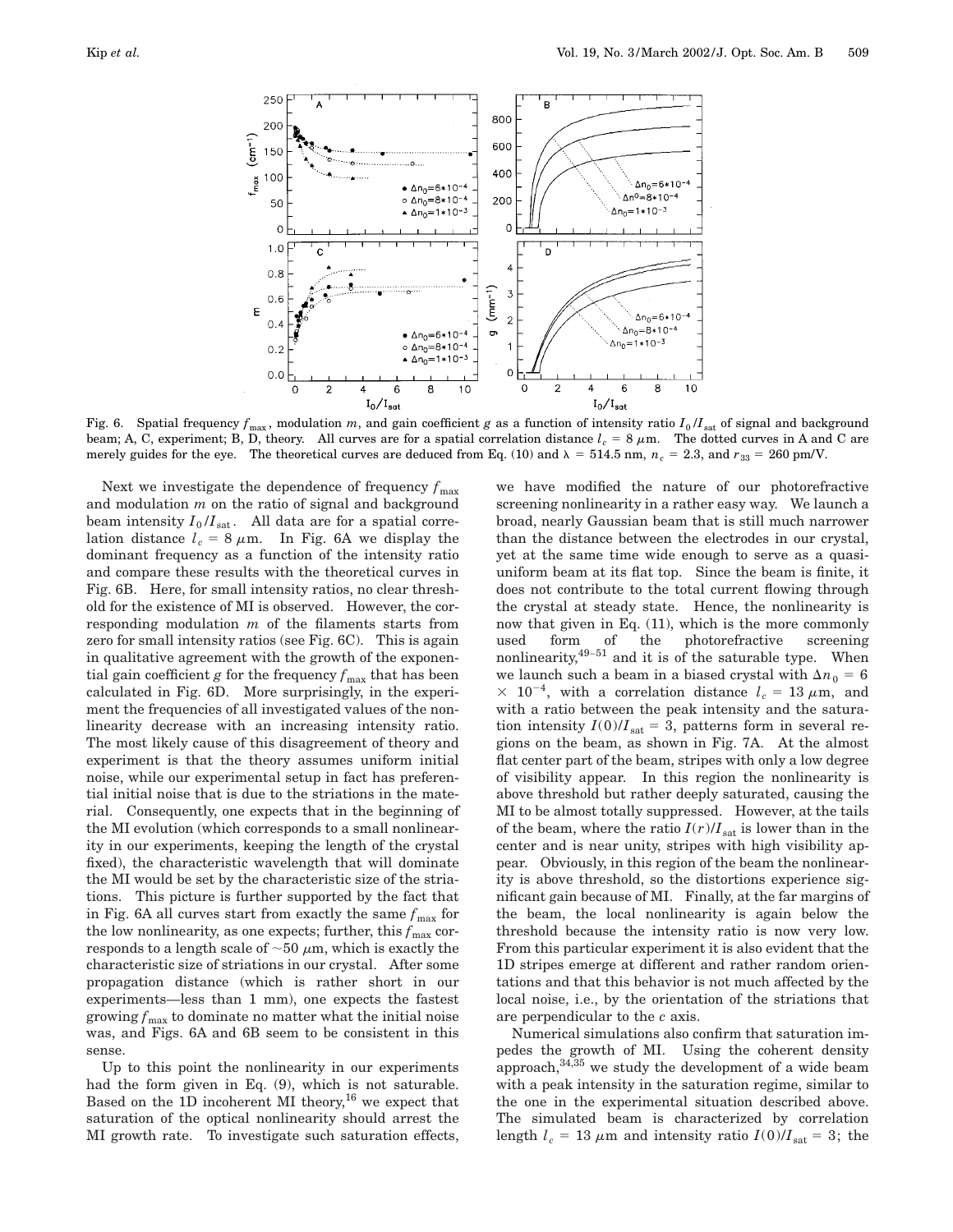crystal is of length 8 mm, with a nonlinearity in the form of Eq. (11), with  $\Delta n_0 = 6 \times 10^{-4}$ . As expected, saturation inhibits MI growth in the center of the beam, while lower intensity regions on the periphery of the beam exhibit considerable striping effects (shown in Fig. 7B).

We expect that similar experiments with incoherent MI in the saturation regime of the nonlinearity, and high nonlinearities that lead to 2D lattices of filaments, will reveal a wealth of new features, because the lattice will now form features of varying order and scales in different regions of the beam. This seems to be a fascinating option, and we are currently investigating this in our laboratory.



Fig. 7. Suppression of incoherent MI due to saturation of the nonlinearity. A, Intensity structure of a finite signal beam (Gaussian beam with a FWHM of 1 mm) at the output plane of the crystal. The intensity ratio (peak of beam to background intensity) is  $I_0/I_{\text{sat}} = 3$ . Without nonlinearity ( $\Delta n_0 = 0$ ), the output beam shows no features. The photograph is taken for  $\Delta n_0 = 6 \times 10^{-4}$ . The saturable nature of the nonlinearity clearly suppresses MI in the beam center, whereas strong modulation and filaments of random orientation occur in the margins of the beam. B, Intensity profile obtained with numerical simulations; this illustrates the MI inhibition caused by the saturation of the nonlinearity. Parameters match those used in the experimental configuration, with a beam intensity ratio of  $I_0/I_{sat}$  $=$  3, a crystal nonlinearity of the saturable form, and  $\Delta n_0$  $= 6 \times 10^{-4}$ . Ripples due to MI appear at the edges of the beam where the intensity tapers off.

# **6. CONCLUSION**

In conclusion, we have presented detailed results of the experimental observation of the modulation instability (MI) of spatially incoherent light beams in a nonlinear optical system and compared these results with a theoretical model. We have proved that modulation instability occurs when the nonlinearity exceeds a sharp threshold. This threshold depends on the degree of coherence, i.e., on the correlation distance defined as the maximum distance between two points on the beam that are still phase correlated. We have shown that during the MI process a homogeneous input wave front breaks into one-dimensional (1D) stripes. For a higher nonlinearity, we observe a second threshold at which the stripes become unstable and spontaneously form a spatially ordered pattern of twodimensional (2D) filaments or spots. We have qualitatively and quantitatively compared the features of incoherent MI found experimentally with those predicted theoretically. The comparison reveals a nice agreement for most features in the regime where only 1D patterns emerge. Yet neither of the experimental findings that relate to the 2D MI patterns can be explained in the framework of our current 1D theory. At this point, the necessity of a 2D MI theory, one that will also include the effects of anisotropic noise and an anisotropic correlation function (with respect to the two transverse dimensions), is clear. We have recently developed such a theory. $31$ 

In closing, we draw attention once again to the wealth of pattern formation phenomena that appear in disordered (or weakly correlated) nonlinear wave systems in numerous fields other than optics. We believe that the experimental and theoretical results will help the understanding of the general and universal properties and underlying effects in other physical systems. These include, for example, nonlinear systems of weakly correlated waves and particles, Bose–Einstein condensates, high- $T_c$  superconductors, fractional quantum Hall effects, and gravitational systems.

## **ACKNOWLEDGMENT**

This work was supported by the state of Lower Saxony, Germany, the Israeli Science Foundation, the National Science Foundation, the U.S. Army Research Office, and the U.S. Air Force Office of Scientific Research. It is also part of the Multidisciplinary University Research Initiative project on optical spatial solitons.

# **REFERENCES AND NOTES**

- 1. V. I. Bespalov and V. I. Talanov, "Filamentary structure of light beams in nonlinear liquids,'' JETP Lett. **3**, 307–310  $(1966)$ .
- 2. P. V. Mamyshev, C. Bosshard, and G. I. Stegeman, ''Generation of a periodic array of dark spatial solitons in the regime of effective amplification,'' J. Opt. Soc. Am. B **11**, 1254–1260 (1994).
- 3. M. D. Iturbe-Castillo, M. Torres-Cisneros, J. J. Sanchez-Mondragon, S. Chavez-Cerda, S. I. Stepanov, V. A. Vysloukh, and G. E. Torres-Cisneros, "Experimental evidence of modulation instability in a photorefractive  $Bi_{12}TiO_{20}$ crystal,'' Opt. Lett. **20**, 1853–1855 (1995).
- 4. M. I. Carvalho, S. R. Singh, and D. N. Christodoulides, ''Modulational instability of quasi-plane-wave optical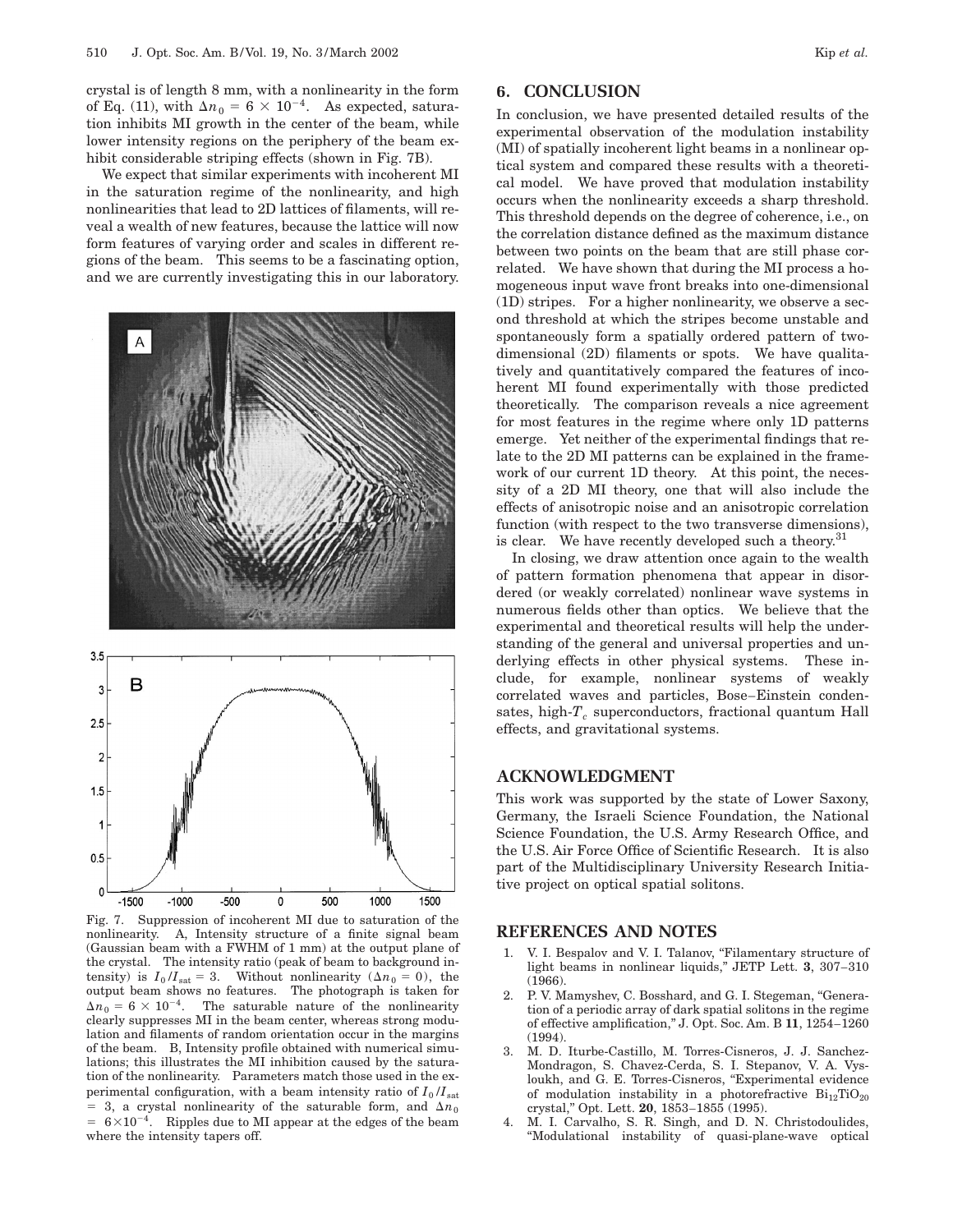beams biased in photorefractive crystals,'' Opt. Commun. **126**, 167–174 (1996).

- 5. E. M. Dianov, P. V. Mamyshev, A. M. Prokhorov, and S. V. Chernikov, ''Generation of a train of fundamental solitons at a high repetition rate in optical fibers,'' Opt. Lett. **14**, 1008–1010 (1989).
- 6. V. I. Karpman, ''Self-modulation of nonlinear plane waves in dispersive media,'' JETP Lett. **6**, 277–280 (1967).
- 7. V. I. Karpman and E. M. Kreushkal, ''Modulated waves in non-linear dispersive media,'' Sov. Phys. JETP **28**, 277–281 (1969).
- 8. A. Hasegawa and W. F. Brinkman, ''Tunable coherent IR and FIR sources utilizing modulation instability,'' IEEE J. Quantum Electron. **QE-16**, 694–697 (1980).
- K. Tai, A. Hasegawa, and A. Tomita, "Observation of modulational instability in optical fibers,'' Phys. Rev. Lett. **56**, 135–138 (1986).
- 10. G. P. Agrawal, ''Modulation instability induced by crossphase modulation,'' Phys. Rev. Lett. **59**, 880–883 (1987).
- 11. S. Wabnitz, ''Modulational polarization instability of light in a nonlinear birefringent dispersive medium,'' Phys. Rev. A **38**, 2018–2021 (1988).
- 12. G. P. Agrawal, *Nonlinear Fiber Optics* (Academic, New York, 1995).
- 13. For a recent review on optical spatial solitons, see G. I. Stegeman and M. Segev, "Optical spatial solitons and their interactions: universality and diversity,'' Science **286**, 1518–1523 (1999).
- 14. A. Hasegawa, ''Generation of a train of soliton pulses by induced modulational instability in optical fibers,'' Opt. Lett. **9**, 288–290 (1984).
- 15. M. Artiglia, E. Ciaramella, and P. Gallina, "Demonstration of cw soliton trains at 10, 40 and 160 GHz by means of induced modulation instability,'' in *System Technologies*, C. Menyuk and A. Willner, eds., Vol. 12 of OSA Trends in Optics and Photonics Series (Optical Society of America, Washington, D.C., 1997), pp. 305–308.
- 16. M. Soljačić, M. Segev, T. Coskun, D. N. Christodoulides, and A. Vishwanath, ''Modulation instability of incoherent beams in noninstantaneous nonlinear media,'' Phys. Rev. Lett. **84**, 467–470 (2000).
- 17. D. Kip, M. Soljačić, M. Segev, E. Eugenieva, and D. N. Christodoulides, ''Modulation instability and pattern formation in spatially incoherent light beams,'' Science **290**, 495–498 (2000).
- 18. J. Klinger, H. Martin, and Z. Chen, "Experiments on induced modulational instability of an incoherent optical beam,'' Opt. Lett. **26**, 271–273 (2000).
- 19. We note the distinction between the MI threshold and the existence of a threshold for soliton formation, the former being unique to partially incoherent systems, whereas the latter can be found in many coherent systems. For example, there is a clear threshold for envelope soliton formation in weakly dissipative systems; see A. N. Slavin, "Thresholds of envelope soliton formation in a weakly dissipative medium,'' Phys. Rev. Lett. **77**, 4644–4647 (1996).
- 20. We also note that, in principle, effects that are closely related to the MI of partially incoherent wave fronts could also be observed with diffusive nonlinearities, that is, nonlinearities for which the nonlinear index change is a function of the optical intensity averaged over the characteristic diffusion length. Such diffusive effects exist in several material systems, e.g., in semiconductor lasers with freecarrier nonlinearities, where diffusion of charge carriers washes out all structures more delicate than the diffusion length. However, to our knowledge, MI in such systems has not been studied.
- 21. A. A. Koulakov, M. M. Fogler, and B. I. Shklovskii, "Charge density wave in two-dimensional electron liquid in weak magnetic field,'' Phys. Rev. Lett. **76**, 499–502 (1996).
- A. H. MacDonald and M. P. A. Fisher, "Quantum theory of quantum Hall smectics,'' Phys. Rev. B **61**, 5724–5733  $(2000)$ .
- 23. M. P. Lilly, K. B. Cooper, J. P. Eisenstein, L. N. Pfeiffer, and K. W. West, "Evidence for an anisotropic state of two-

dimensional electrons in high Landau levels,'' Phys. Rev. Lett. **82**, 394–397 (1999).

- 24. M. P. Lilly, K. B. Cooper, J. P. Eisenstein, L. N. Pfeiffer, and K. W. West, "Anisotropic states of two-dimensional electron systems in high Landau levels: effect of an in-plane magnetic field,'' Phys. Rev. Lett. **83**, 824–827 (1999).
- 25. W. Pan, R. R. Du, H. L. Stormer, D. C. Tsui, L. N. Pfeiffer, K. W. Baldwin, and K. W. West, ''Strongly anisotropic electronic transport at Landau level filling factor  $\nu = 9/2$  and nu =  $5/2$  under a tilted magnetic field," Phys. Rev. Lett.  $83$ , 820–823 (1999).
- 26. Th. Busch and J. R. Anglin, ''Motion of dark solitons in trapped Bose–Einstein condensates,'' Phys. Rev. Lett. **84**, 2298–2301 (2000).
- 27. F. G. Bridges, A. Hatzes, and D. N. C. Lin, ''Structure, stability and evolution of Saturn's rings,'' Nature **309**, 333–335  $(1984)$
- 28. K. Bekki, "Group-cluster merging and the formation of starburst galaxies,'' Astrophys. J. **510**, 15–19 (1999).
- 29. V. J. Emery, S. A. Kivelson, and J. M. Tranquada, ''Stripe phases in high-temperature superconductors,'' Proc. Natl. Acad. Sci. U.S.A. **96**, 8814–8817 (1999).
- 30. S. R. White and D. J. Scalapino, ''Competition between stripes and pairing in a *t*-*t'*-*J* model," Phys. Rev. B 60, R753–R756 (1999).
- 31. S. M. Sears, M. Soljacic, D. N. Christodoulides, and M. Segev, "Pattern formation via symmetry breaking in nonlinear weakly correlated systems," to be published in Phys. Rev. E.
- 32. M. Mitchell, Z. Chen, M. Shih, and M. Segev, ''Self-trapping of partially spatially incoherent light,'' Phys. Rev. Lett. **77**, 490–493 (1996).
- 33. M. Mitchell and M. Segev, "Self-trapping of incoherent white light,'' Nature **387**, 880–883 (1997).
- 34. D. N. Christodoulides, T. H. Coskun, M. Mitchell, and M. Segev, ''Theory of incoherent self-focusing in biased photorefractive media,'' Phys. Rev. Lett. **78**, 646–649 (1997).
- 35. D. N. Christodoulides, T. H. Coskun, M. Mitchell, and M. Segev, ''Multimode incoherent spatial solitons in logarithmically saturable nonlinear media,'' Phys. Rev. Lett. **80**, 2310–2313 (1998).
- 36. M. Mitchell, M. Segev, T. H. Coskun, and D. N. Christodoulides, ''Theory of self-trapped spatially incoherent light beams,'' Phys. Rev. Lett. **79**, 4990–4993 (1997).
- 37. A. W. Snyder and D. J. Mitchell, "Big incoherent solitons," Phys. Rev. Lett. **80**, 1422–1424 (1998). This ray optics model of incoherent solitons is similar to the model of random-phase solitons in plasma, suggested in Refs. 38 and 39.
- 38. A. Hasegawa, ''Dynamics of an ensemble of plane waves in nonlinear dispersive media,'' Phys. Fluids **18**, 77–78 (1975).
- 39. A. Hasegawa, "Envelope soliton of random phase waves," Phys. Fluids **20**, 2155–2156 (1977). This model assumes zero degree of coherence, that is, every single point on the beam acts as an independent point source. This view is problematic for several reasons. First, zero-correlated beams can be described neither by a paraxial equation nor by a Helmholtz equation: They require full vectorial formulation through Maxwell equations. Second, this model implies that the shape of incoherent solitons is completely arbitrary and their correlation statistical properties are delocalized, which is just an artifact of using a transport equation—see Refs. 33–35. But worse than all other artifacts of the total incoherence assumption is that such transport (or ray optics) models are modulationally stable, i.e., there is no MI in these models. The reason is obvious: The MI threshold is a function that is monotonically increasing with decreasing correlation distance. For fully spatially incoherent beams the transverse correlation distance is zero, which implies that the threshold for MI is infinity. This is obviously unphysical and is a direct artifact of the full incoherence assumption.
- 40. G. A. Pasmanik, ''Self-interaction of incoherent light beams,'' Sov. Phys. JETP **39**, 234–238 (1974).
- 41. V. V. Shkunov and D. Z. Anderson, ''Radiation transfer